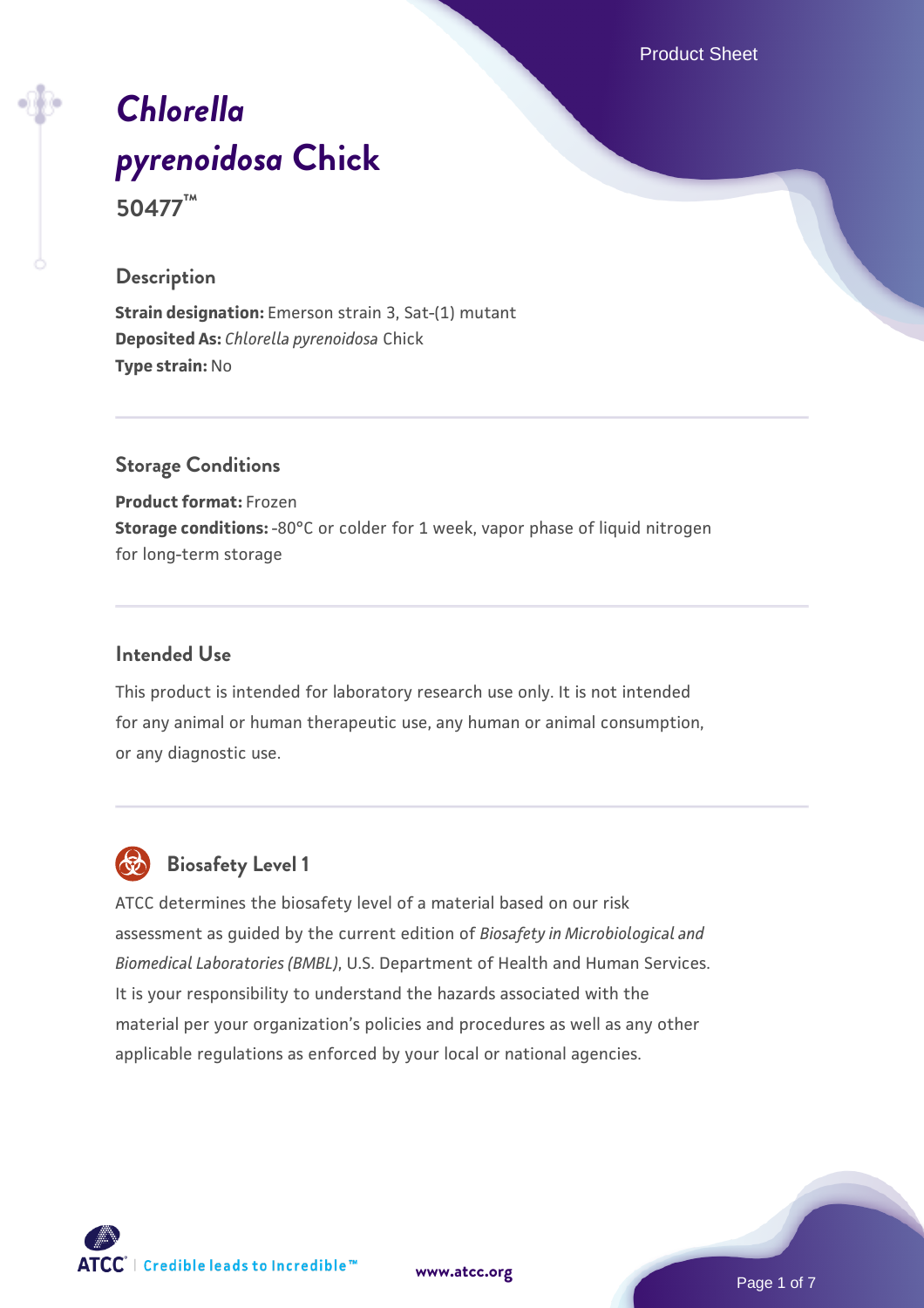ATCC highly recommends that appropriate personal protective equipment is always used when handling vials. For cultures that require storage in liquid nitrogen, it is important to note that some vials may leak when submersed in liquid nitrogen and will slowly fill with liquid nitrogen. Upon thawing, the conversion of the liquid nitrogen back to its gas phase may result in the vial exploding or blowing off its cap with dangerous force creating flying debris. Unless necessary, ATCC recommends that these cultures be stored in the vapor phase of liquid nitrogen rather than submersed in liquid nitrogen.

# **Certificate of Analysis**

For batch-specific test results, refer to the applicable certificate of analysis that can be found at www.atcc.org.

# **Growth Conditions**

**Medium:**  [ATCC Medium 5: Sporulation agar](https://www.atcc.org/-/media/product-assets/documents/microbial-media-formulations/5/atcc-medium-5.pdf?rev=f9d3d12baa104f8aa0bde1ccc0f81004) **Temperature:** 25°C **Culture system:** Axenic

# **Handling Procedures**

## **Storage and Culture Initiation**

Frozen ampules packed in dry ice should either be thawed immediately or stored in liquid nitrogen. If liquid nitrogen storage facilities are not available, frozen ampules may be stored at or below -70°C for approximately one week. **Do not under any circumstance store frozen ampules at refrigerator freezer temperatures (generally -20°C).** Storage of frozen material at this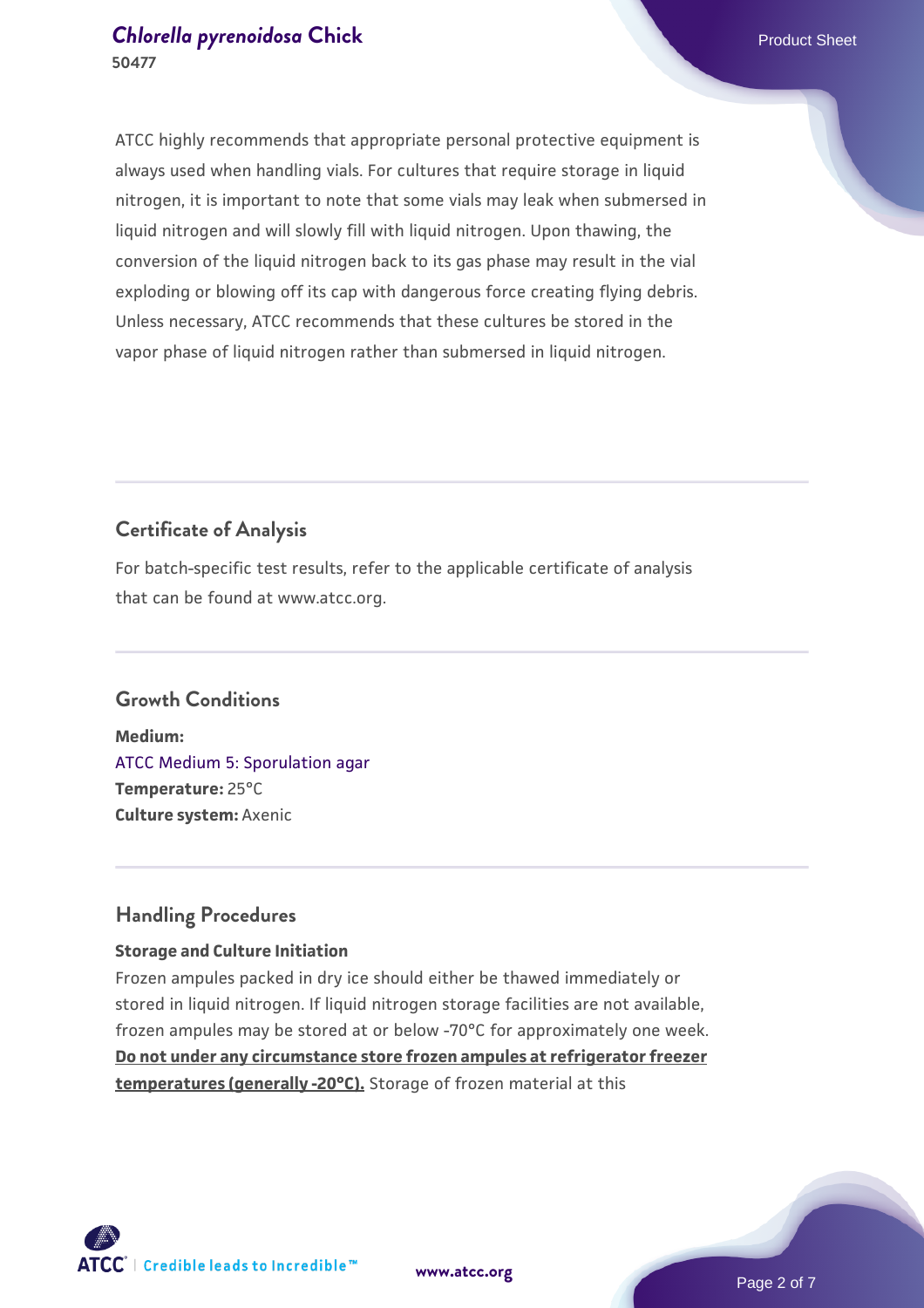temperature will result in the death of the culture.

- To thaw a frozen ampule, place in a 35°C water bath, until thawed (2-3 1. min). Immerse the ampule just sufficient to cover the frozen material. Do not agitate the ampule.
- 2. Immediately after thawing, aseptically transfer the entire contents to a single 16 x 125 mm screw-capped test tube containing 5 mL of ATCC Medium 5 broth. Incubate the tube on a 15° horizontal slant with the cap screwed on loosely (loosened one half turn) at 25°C under a 14 hour light (~50 µEinsteins/m<sup>2</sup>/s irradiance)/10 hour dark cycle. Alternatively, add the entire thawed contents to the surface of a 20 x 100 mm Petri plate containing 20 mL of ATCC medium 5 agar. Wrap the plate culture with parafilm and incubate upright under the same light/dark cycle as specified for a test tube culture.

#### **Culture maintenance:**

- 1. Screw the cap on tightly and vigorously agitate the culture.
- 2. Aseptically transfer a 0.1 mL aliquot to 5 ml of fresh medium in a 16 x 125 mm screw-capped test tube.
- Screw caps on loosely (loosened one-half turn) and incubate on a 15° 3. horizontal slant at 25°C under a 14 hour light (~50 µEinsteins/m<sup>2</sup>/s irradiance)/10 hour dark cycle.
- 4. Subculture every 14-21 days.

#### **Cryopreservation:**

- 1. Harvest cells from a culture that is at or near peak density by centrifugation at 800 x g for 5 min.
- 2. Adjust the concentration of cells to 2 x 10<sup>6</sup> 2 x 10<sup>7</sup>/mL in fresh medium.
- While cells are centrifuging prepare a 10% (v/v) solution of sterile 3. methanol in fresh medium.
- 4. Mix the cell preparation and the 10% methanol in equal portions. Thus, the final concentration will be  $10^6$  -  $10^7$  cells/mL and 5% (v/v) Methanol. The time from the mixing of the cell preparation and methanol stock solution to the beginning of the freezing process should be no less than 5 min and no greater than 15 min.
- 5. Dispense in 0.5 mL aliquots into 1.0 2.0 mL sterile plastic screw-capped cryules (special plastic vials for cryopreservation).
- 6. Place the vials in a controlled rate freezing unit. From room temperature cool at -1°C/min to -40°C. If the freezing unit can

 $\mathsf{ATCC}^{\dagger} \mid \mathsf{Credible}\$  leads to Incredible  $\mathsf{m}$ 

**[www.atcc.org](http://www.atcc.org)**

Page 3 of 7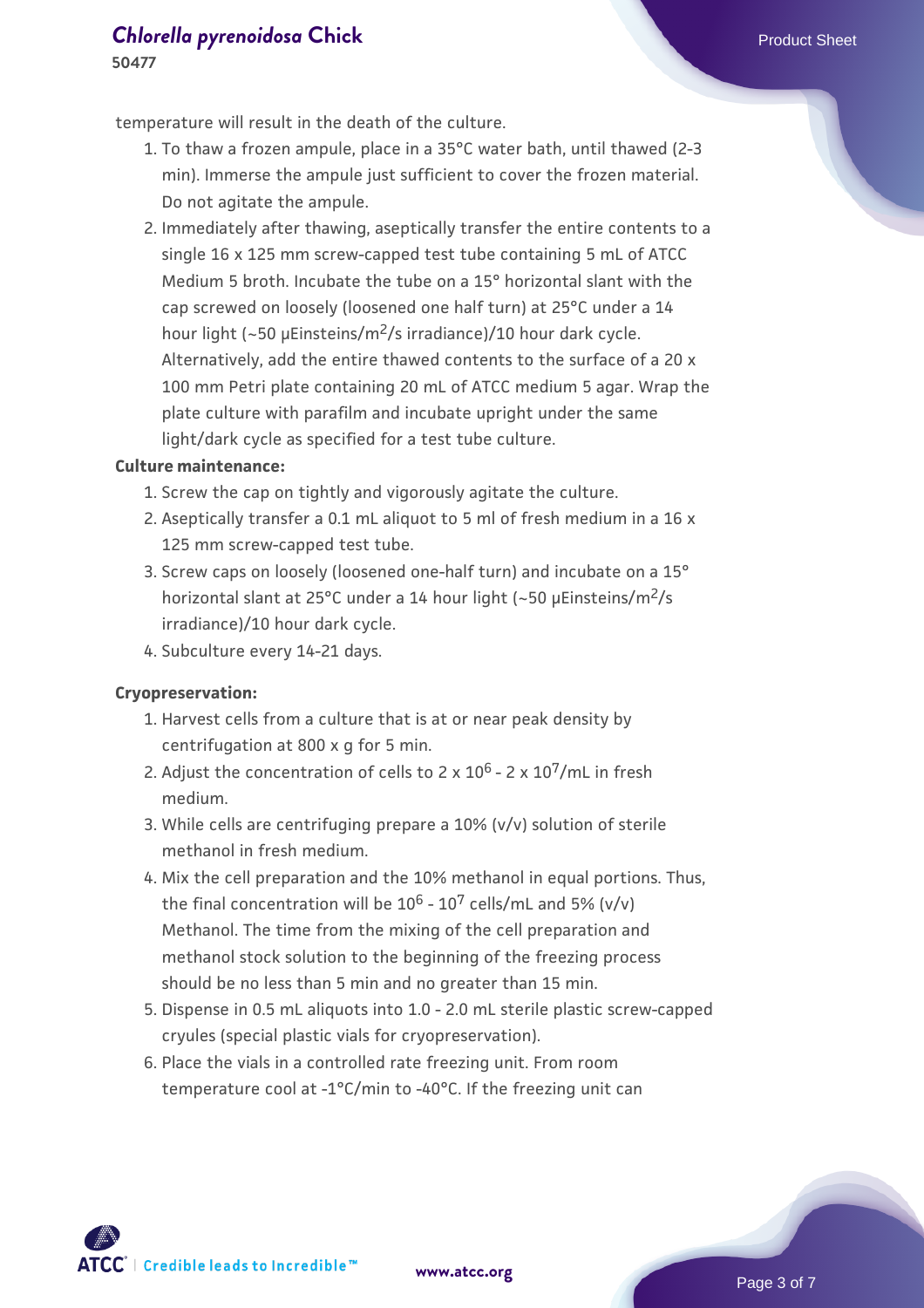compensate for the heat of fusion, maintain rate at -1°C/min through the heat of fusion. At -40°C plunge into liquid nitrogen. Alternatively, place the vials in a Nalgene 1°C freezing apparatus. Place the apparatus at -80°C for 1.5 to 2 hours and then plunge ampules into liquid nitrogen. (The cooling rate in this apparatus is approximately -1°C/min.)

- The frozen preparations should be stored in either the vapor or liquid 7. phase of a nitrogen refrigerator. Frozen preparations stored below - 130°C are stabile indefinitely. Those stored at temperatures above - 130°C are progressively less stabile as the storage temperature is elevated. Vials should not be stored above -55°C.
- To establish a culture from the frozen state place an ampule in a water 8. bath set at 35°C. Immerse the vial just to a level just above the surface of the frozen material. Do not agitate the vial.
- 9. Immediately after thawing, do not leave in the water bath, aseptically remove the contents of the ampule and add to a centrifuge tube containing 5 mL of ATCC medium 5 without agar. Centrifuge at 300 x g for 5 min.
- 10. Remove most of the supernatant (=methanol, which can inhibit growth) and then resuspend the pellet. Transfer the culture to a 16 x 125 mm screw-capped test tube containing 5 mL of ATCC medium 5 broth or to the surface of an ATCC medium 5 agar plate (20 x 100 mm Petri plate containing 20 mL of ATCC medium 5 agar).
- 11. Incubate the culture at 50-100 µEinsteins/m<sup>2</sup>/s irradiance at 25°C. Maintain under a 14/10h light-dark photoperiod.

# **Material Citation**

If use of this material results in a scientific publication, please cite the material in the following manner: *Chlorella pyrenoidosa* Chick (ATCC 50477)

### **References**

References and other information relating to this material are available at www.atcc.org.

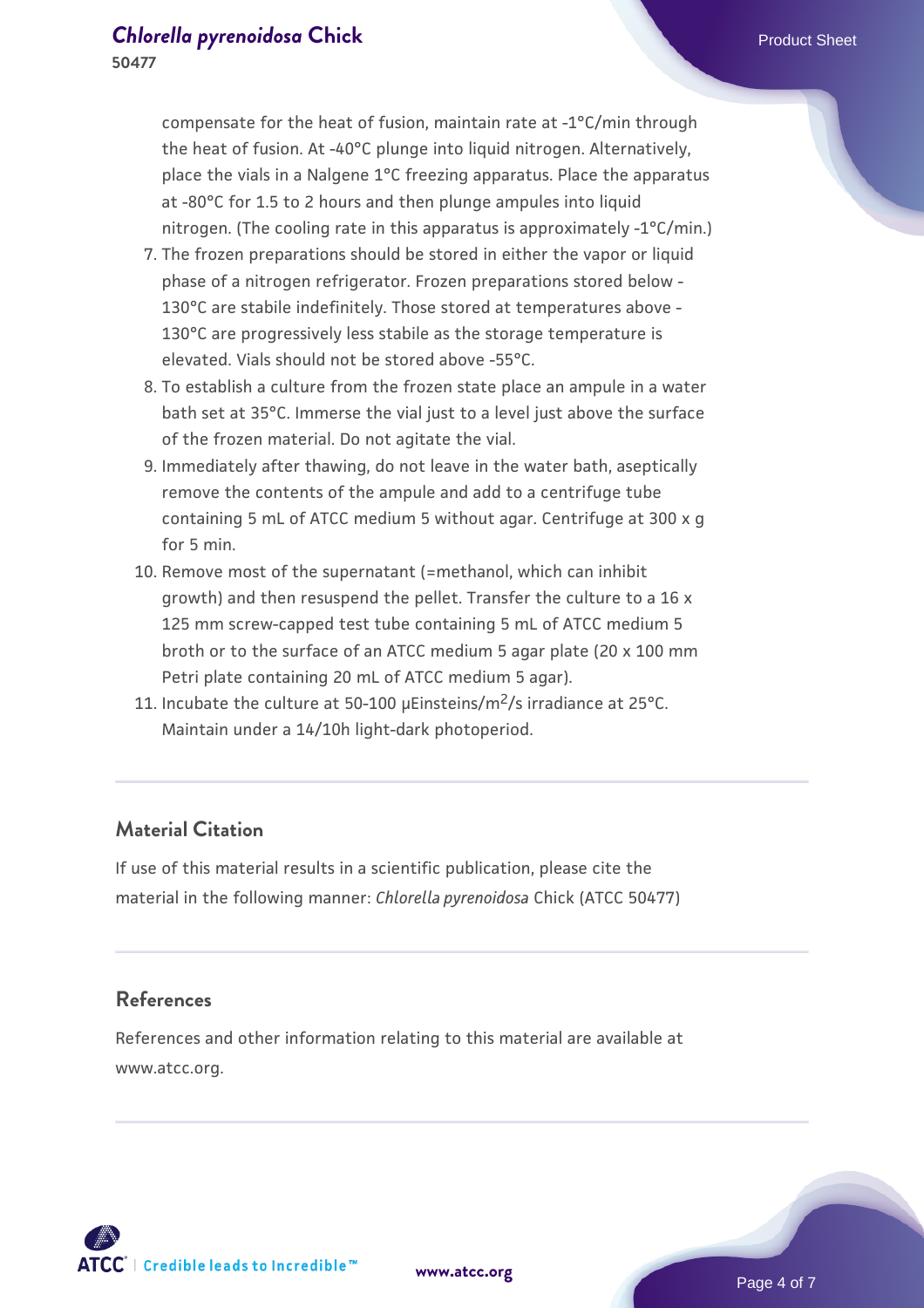## **Warranty**

The product is provided 'AS IS' and the viability of ATCC® products is warranted for 30 days from the date of shipment, provided that the customer has stored and handled the product according to the information included on the product information sheet, website, and Certificate of Analysis. For living cultures, ATCC lists the media formulation and reagents that have been found to be effective for the product. While other unspecified media and reagents may also produce satisfactory results, a change in the ATCC and/or depositor-recommended protocols may affect the recovery, growth, and/or function of the product. If an alternative medium formulation or reagent is used, the ATCC warranty for viability is no longer valid. Except as expressly set forth herein, no other warranties of any kind are provided, express or implied, including, but not limited to, any implied warranties of merchantability, fitness for a particular purpose, manufacture according to cGMP standards, typicality, safety, accuracy, and/or noninfringement.

## **Disclaimers**

This product is intended for laboratory research use only. It is not intended for any animal or human therapeutic use, any human or animal consumption, or any diagnostic use. Any proposed commercial use is prohibited without a license from ATCC.

While ATCC uses reasonable efforts to include accurate and up-to-date information on this product sheet, ATCC makes no warranties or representations as to its accuracy. Citations from scientific literature and patents are provided for informational purposes only. ATCC does not warrant that such information has been confirmed to be accurate or complete and the customer bears the sole responsibility of confirming the accuracy and completeness of any such information.

This product is sent on the condition that the customer is responsible for and assumes all risk and responsibility in connection with the receipt, handling,



**[www.atcc.org](http://www.atcc.org)**

Page 5 of 7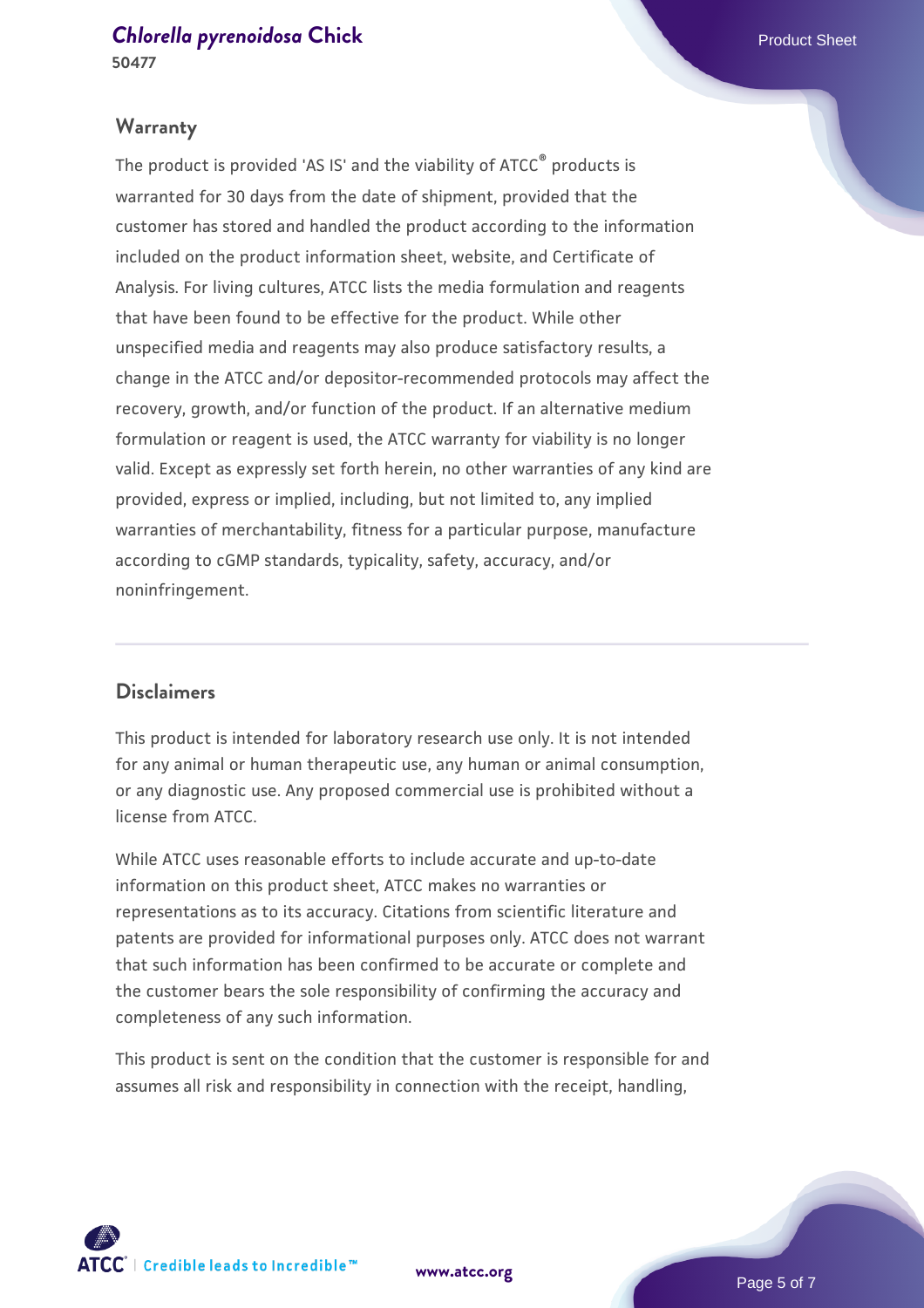storage, disposal, and use of the ATCC product including without limitation taking all appropriate safety and handling precautions to minimize health or environmental risk. As a condition of receiving the material, the customer agrees that any activity undertaken with the ATCC product and any progeny or modifications will be conducted in compliance with all applicable laws, regulations, and guidelines. This product is provided 'AS IS' with no representations or warranties whatsoever except as expressly set forth herein and in no event shall ATCC, its parents, subsidiaries, directors, officers, agents, employees, assigns, successors, and affiliates be liable for indirect, special, incidental, or consequential damages of any kind in connection with or arising out of the customer's use of the product. While reasonable effort is made to ensure authenticity and reliability of materials on deposit, ATCC is not liable for damages arising from the misidentification or misrepresentation of such materials.

Please see the material transfer agreement (MTA) for further details regarding the use of this product. The MTA is available at www.atcc.org.

# **Copyright and Trademark Information**

© ATCC 2021. All rights reserved.

ATCC is a registered trademark of the American Type Culture Collection.

## **Revision**

This information on this document was last updated on 2021-05-19

# **Contact Information**

ATCC 10801 University Boulevard Manassas, VA 20110-2209 USA